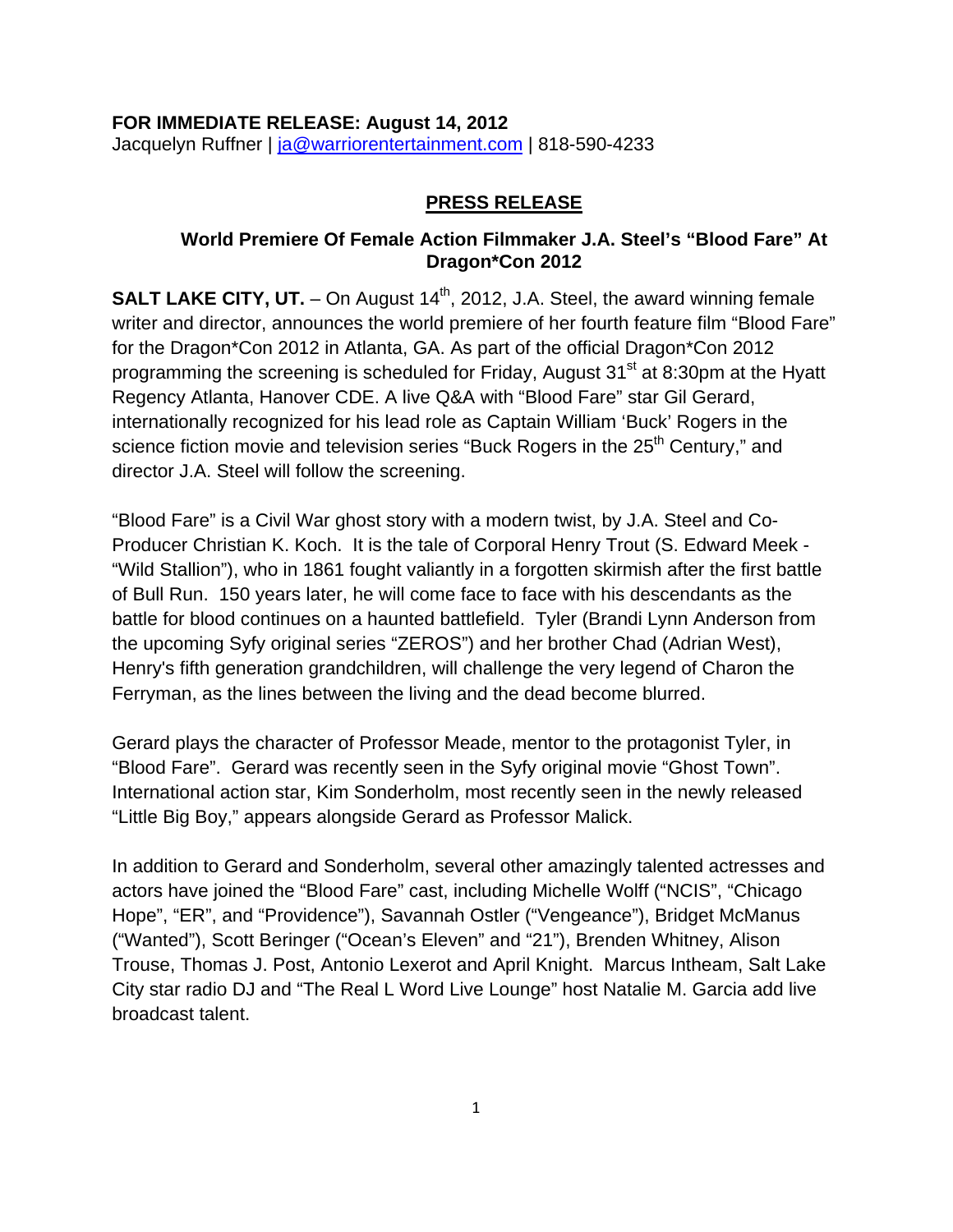Chris Hanson, one of the most recognized special makeup effects artists of Hollywood, joined the crew of "Blood Fare" as Special Makeup Effects Supervisor. He demonstrated his unique creativity in "Hellboy", "Underworld", "Men in Black", "Men in Black 2", "The Green Mile", "The X-Files", "The Faculty", "Spawn" and many other productions.

Steel rounds out her crew with Director of Photography Michael B. Call ("127 Hours"), Co-Producer Christian K. Koch, who has worked with Steel on her first 3 films, and Executive Producer Jessica M. Bair.

The up-and-coming colorist, Jeff Pantaleo, completed the digital coloring of "Blood Fare" on the newly developed Scratch workflow at Warner Bros. Motion Picture Imaging (MPI).

Mastered by Universal Music Mastering's Grammy winning Erick Labson the first song of the "Blood fare" soundtrack has been released on iTunes: The River Mountain Band with "Lay Down Your Trouble" - Lyrics J.A. Steel - Music J.A. Steel & Caleb S. Gray - Piano Arrangement Amanda Lee Bowman.

"Blood Fare" is a green, sustainable film production, and Eco/Sustainable Production Executive Micheline Birkhead was on set to ensure the project meets green certification requirements.

The "Blood Fare" trailer and poster: [http://bloodfare.warriorentertainment.com](http://bloodfare.warriorentertainment.com/) The trailer embed code:<http://www.youtube.com/watch?v=qHnZV44AjqI>

### **About J.A. Steel**:

Steel is a director, producer, actor, videographer, editor, fight choreographer and stunt person, in addition to writer and composer ... and even a distributor ... a unique woman in Hollywood.

"Blood Fare" is Steel's fourth feature film. Her action horror shocker "Denizen", her action supernatural thriller "Salvation", and her action feature "The Third Society" reflect in many ways Steel's real life hobbies of Muay Thai kickboxing, cave diving, motorcycle riding, firearms and edged weapons. All three movies are available on Amazon.com.

Steel lives in Salt Lake City, Utah, preferring the peace of the mountains for her screen writing.